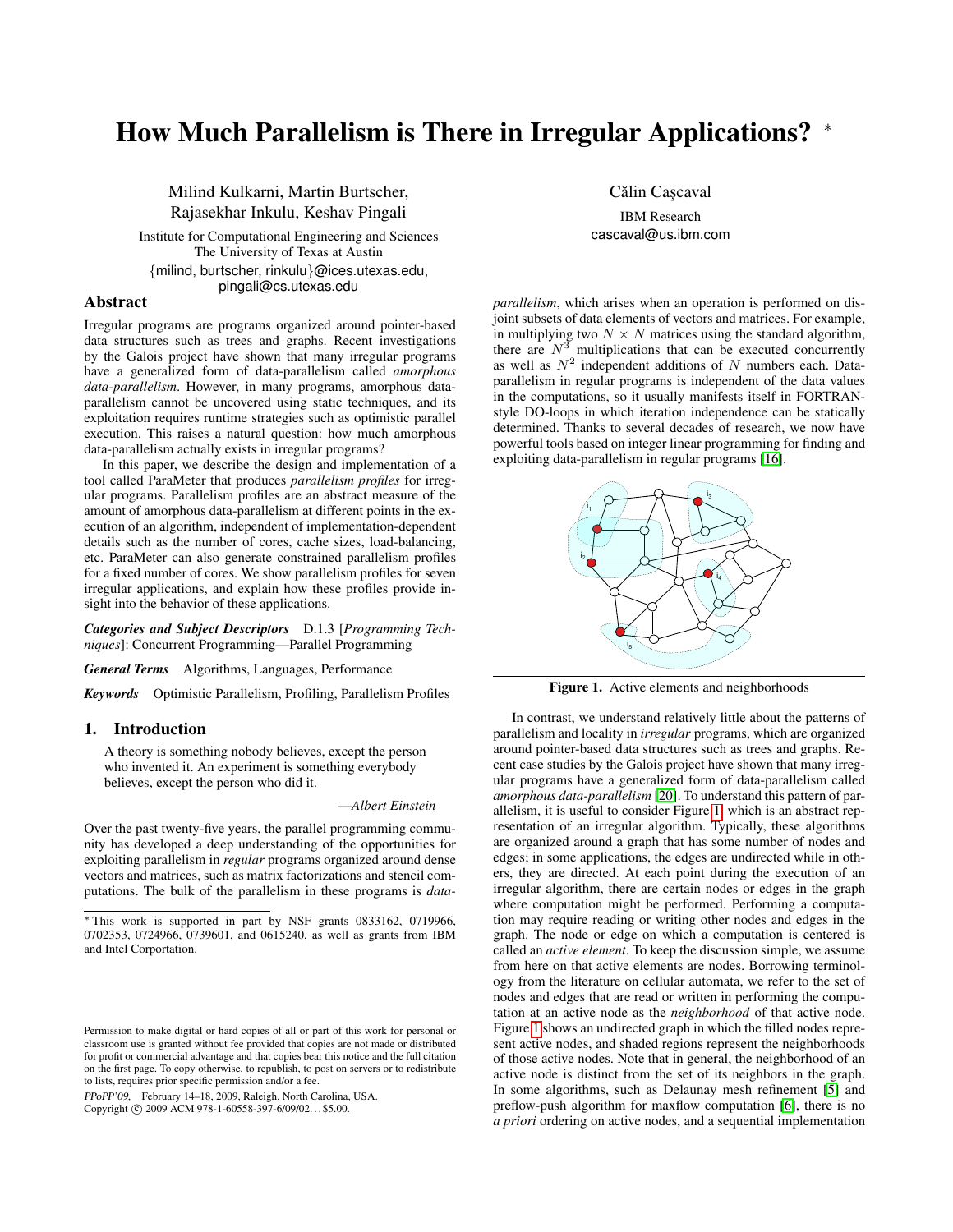is free to choose any active node at each step of the computation. In other algorithms, such as event-driven simulation [\[22\]](#page-11-4) and agglomerative clustering [\[25\]](#page-11-5), the algorithm imposes an order on active elements, which must be respected by the sequential implementation. Both kinds of algorithms can be written using worklists to keep track of active nodes.

We illustrate these notions using Delaunay mesh refinement [\[5\]](#page-11-2). The input to this algorithm is a triangulation of a region in the plane such as the one in Figure [2\(](#page-1-0)a). Some of the triangles in the mesh may be badly shaped according to certain shape criteria (these triangles are colored black in Figure [2\)](#page-1-0). If so, an iterative refinement procedure, outlined in Figure [3,](#page-1-1) is used to eliminate them from the mesh. In each step, the refinement procedure (i) picks a bad triangle from the worklist, (ii) collects a number of triangles in the neighborhood (called *cavity*) of that bad triangle (lines 6-7 in Figure [4\)](#page-2-0), shown as shaded regions in Figure [2,](#page-1-0) and (iii) retriangulates the cavity (lines 8-9). If this re-triangulation creates new badly-shaped triangles, they are added to the worklist (line 10 in Figure [4\)](#page-2-0). The shape of the final mesh depends on the order in which the bad triangles are processed, but it can be shown that every processing order terminates and produces a mesh without badlyshaped triangles. To relate this algorithm to Figure [1,](#page-0-0) we note that the mesh is usually represented by a graph in which nodes represent triangles and edges represent triangle adjacencies. At any stage in the computation, the active nodes are the nodes representing badly shaped triangles and the neighborhoods are the cavities of these triangles. In this problem, active nodes are not ordered.

From this description, it is clear that bad triangles whose cavities do not overlap can be processed in parallel. However, the parallelism is very complex and cannot be exposed by compile-time program analyses such as points-to or shape analysis [\[13,](#page-11-6) [24\]](#page-11-7) because the dependences between computations on different worklist items depend on the input mesh and on the modifications made to the mesh at runtime. To exploit this amorphous data-parallelism, it is necessary in general to use *speculative* or *optimistic* parallel execution [\[20\]](#page-11-1): worklist items are processed concurrently by different threads, but to ensure that the semantics of the sequential program are respected, the runtime system detects dependence violations between concurrent computations and rolls back conflicting computations as needed.

This paper addresses the following question: how much parallelism is there in applications that exhibit amorphous dataparallelism? This information is useful for understanding the nature of amorphous data-parallelism, for making algorithmic choices for a given problem, for choosing scheduling policies for processing worklist items, *etc*. Speedup numbers on real machines do not address this question directly since speedups depend on many factors including cache miss ratios, and communication and synchronization overheads. The amount of amorphous data-parallelism in irregular programs is usually dependent on the input data and varies in complex ways during the computation itself, as is the case for Delaunay mesh refinement, so analytical estimates are not possible. Therefore, we need a better approach to measure and express the parallelism of irregular programs.

This paper describes a tool called ParaMeter that uses instrumented execution to generate *parallelism profiles* of irregular programs. Intuitively, these profiles show how many (non-conflicting) worklist items can be executed concurrently at each step of the algorithm, assuming an idealized execution model in which (i) there are an unbounded number of processors and (ii) each worklist item takes roughly the same amount of time to execute (this is true in all our applications). ParaMeter also provides an estimate of the length of the critical path through the program under these assumptions. ParaMeter can also use information from the unbounded-processor parallelism profile to provide an estimate of the parallelism profile

<span id="page-1-0"></span>

Figure 2. Mesh refinement.

```
1: Mesh mesh = /* read in initial mesh */2: WorkList wl;
3: wl.add(mesh.badTriangles());
4: while (wl.size() != 0) {
5: Triangle t = wl.get(); //get bad triangle
6: if (t no longer in mesh) continue;
7: Cavity c = new Cavity(t);
8: c.expand();<br>9: c.retriangu
     c.retriangulate();
10: mesh.update(c);
11: wl.add(c.badTriangles());
12:}
```
<span id="page-1-1"></span>Figure 3. Pseudocode of the mesh refinement algorithm.

if some fixed number of processors are used to execute the program. Although ParaMeter uses the Galois infrastructure [\[20\]](#page-11-1), the parallelism profiles it produces are independent of the infrastructure, and provide estimates of the amount of amorphous data-parallelism in the algorithm.

The remainder of this paper is organized as follows. Section [2](#page-1-2) presents our notation for describing algorithms with amorphous data-parallelism. This notation was introduced in our earlier work on the Galois system [\[20\]](#page-11-1). Section [3](#page-2-1) discusses metrics for estimating parallelism in programs. Section [4](#page-3-0) describes how the ParaMeter tool is implemented. Section [5](#page-5-0) analyzes the output of ParaMeter for seven irregular programs. Section [6](#page-10-0) presents related work. We conclude in Section [7.](#page-10-1)

# <span id="page-1-2"></span>2. Program Notation and Execution Model for Amorphous Data-Parallelism

In this section, we briefly describe the programming notation and execution model for amorphous data-parallelism that we will use throughout this paper.

The programming model is a generic, sequential, object-oriented programming language such as Java augmented with two *Galois set iterators*:

• Unordered-set iterator: for each e in Set S do B(e)

The loop body B(e) is executed for each element e of set S. Since set elements are not ordered, this construct asserts that in a serial execution of the loop, the iterations can be executed in any order. There may be dependences between the iterations, but any serial order of executing iterations is permitted. As an iteration executes, it may add elements to S.

• Ordered-set iterator: for each e in Poset S do B(e) This construct iterates over a partially-ordered set (Poset) S. It is similar to the Set iterator above, except that any execution order must respect the partial order imposed by the Poset S.

The use of Galois set iterators highlights opportunities in the program for exploiting amorphous data-parallelism. Figure [4](#page-2-0) shows pseudocode for Delaunay mesh refinement, written using the unordered Galois set iterator. The unordered-set iterator implements "don't care non-determinism" [\[7\]](#page-11-8) because it is free to iterate over the set in any order, and it allows the runtime system to exploit the fact that the Delaunay mesh refinement algorithm allows bad triangles to be processed in any order. This freedom is absent from the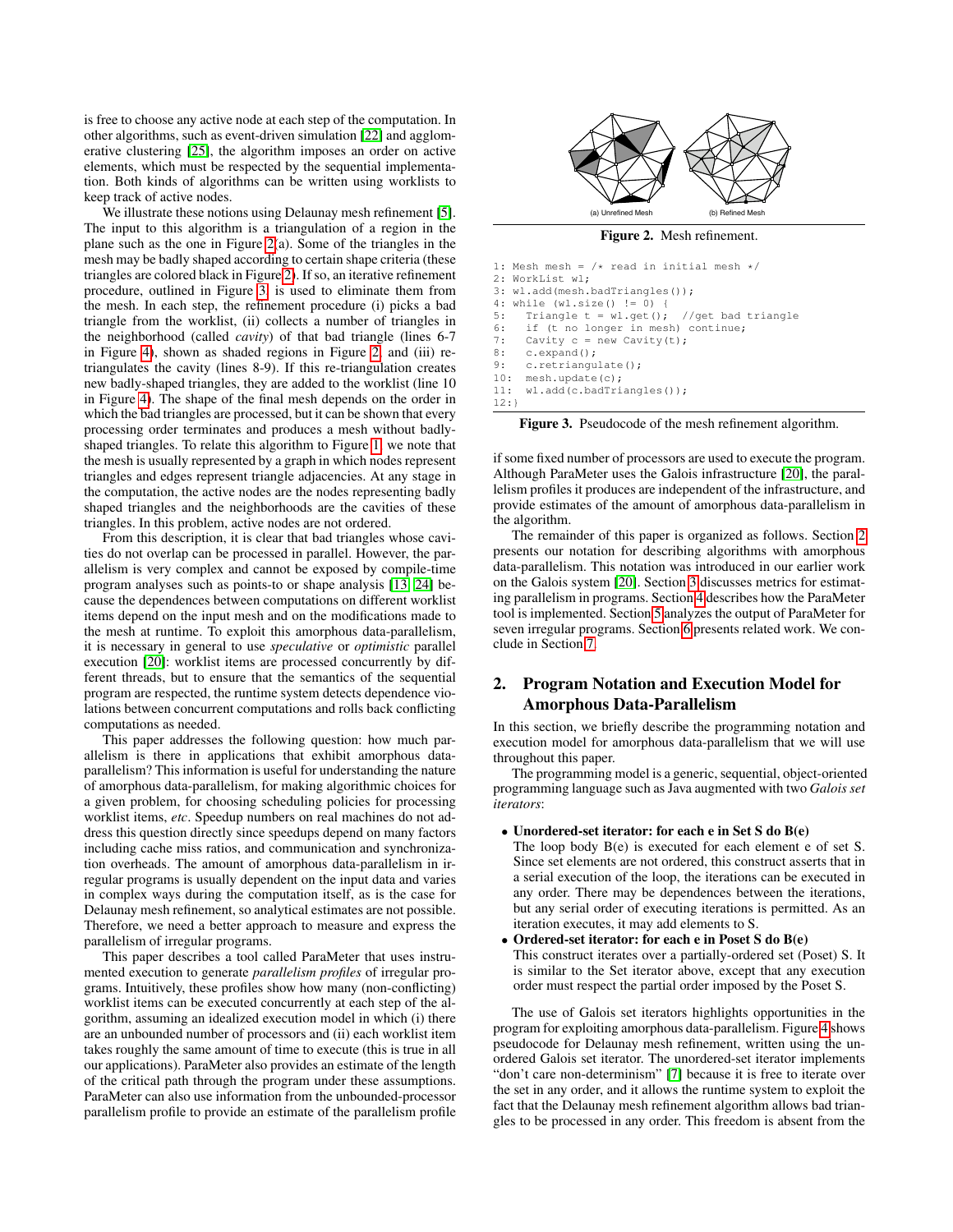



<span id="page-2-0"></span>

<span id="page-2-2"></span>Figure 5. The computation DAG of  $(a_1 * b_1) + (a_2 * b_2)$ .

more conventional code in Figure [3,](#page-1-1) which constrains parallelism unnecessarily.

The execution model is the following. A master thread begins executing the program. When this thread encounters a Galois set iterator, it enlists the assistance of some number of worker threads to execute iterations concurrently with itself. The assignment of iterations to threads is under the control of a scheduling policy implemented by the runtime system. All threads are synchronized using barrier synchronization at the end of the iterator. Iterators may contain nested iterators, and the current Galois execution model "flattens" inner iterators, always executing them sequentially. The runtime system also performs conflict detection and resolution [\[20\]](#page-11-1). For ordered set iterators, the runtime system ensures that the iterations commit in the set order. We have used the Galois system to automatically parallelize a number of complex irregular applications including Delaunay mesh generation, mesh refinement, agglomerative clustering, image segmentation using graph cuts, *etc*. [\[19\]](#page-11-9) for multicore processors. Although the speedup numbers from these experiments are useful, we note that they do not provide insight into how much parallelism there is to be exploited in irregular programs.

## <span id="page-2-1"></span>3. Parallelism in Programs

Parallelism in a program can be measured at different levels of granularity, ranging from the instruction level [\[1,](#page-11-10) [26\]](#page-11-11) to the level of entire iterations or method invocations [\[2,](#page-11-12) [8\]](#page-11-13). For a given granularity level, parallelism is determined by generating a directed acyclic graph (DAG) in which nodes represent computations at that granularity level, and edges represent dependences between computations. To simplify the discussion, the nodes in the DAG are often assumed to take the same amount of time to execute.

## 3.1 Instruction-level parallelism

To introduce the key ideas, we use the relatively simple context of instruction-level parallelism in regular programs. Figure [5](#page-2-2) shows an instruction-level DAG for the inner product of two vectors of length two. The maximum parallelism in this example is four. Moreover, because every path from a load to the addition contains three nodes, it will take three time units to perform this computation, assuming that each operation takes one time unit, even if there are an unbounded number of processors.

The longest path through the DAG is called the *critical path* (or the span) of the DAG. The length of the critical path is a lower bound on the execution time of the computation. If there are an unbounded number of processors and operations are scheduled as

|           |                 | 4 <sup>1</sup> | load     |               |                         |   |        |                         |     |     |  |                         |     |     |
|-----------|-----------------|----------------|----------|---------------|-------------------------|---|--------|-------------------------|-----|-----|--|-------------------------|-----|-----|
|           | <u>ِي</u><br>᠊ᡆ |                | 3 load   |               |                         |   | 3 load |                         |     |     |  |                         |     |     |
| Available | 굔               | $\overline{2}$ | load mul |               |                         | 2 | load   | load                    |     |     |  | load load mul           |     |     |
|           | <b>P</b> a      |                | load     | mul           | add                     |   | load   | mul                     | mul | add |  | load load               | mul | add |
|           |                 |                |          |               | 3                       |   |        |                         | 3   | 4   |  |                         | 3   | 4   |
|           |                 |                |          |               | <b>Computation Step</b> |   |        | <b>Computation Step</b> |     |     |  | <b>Computation Step</b> |     |     |
|           |                 |                |          | (a) Unbounded |                         |   |        | (b) 3 processors        |     |     |  | (c) 2 processors        |     |     |

<span id="page-2-3"></span>Figure 6. Parallelism profiles for the dot-product code.

early as possible, the width of the DAG at any level reflects the instantaneous parallelism, *i.e.*, the amount of available parallelism at a specific step, and the average width determines the average available parallelism.

The dataflow community has long used *parallelism profiles* [\[1\]](#page-11-10) to visualize these kinds of execution metrics. The parallelism profile for a dataflow graph is a function  $pp(t)$ , which is the number of dataflow operators executed in each step  $t$  on an idealized dataflow machine that has the following characteristics: (i) all dataflow operators take unit time, (ii) any number of operations can be performed in a single step, (iii) communication is instantaneous, and (iv) each operator executes as early as possible. The parallelism profile therefore represents a system-agnostic measure of how much parallelism an application has, independent of data locality, synchronization and communication overheads, *etc*. It provides important information such as whether it is profitable to run an application in parallel and, if so, how many processors we might allocate to its execution. For example, the parallelism profile of the dot-product computation in Figure [6\(](#page-2-3)a) shows that it is useless to allocate more than four processors.

Parallelism profiles can also be generated for a fixed number of processors, provided a scheduling policy for selecting operations for execution at each step is specified [\[1\]](#page-11-10). We refer to this as the *constrained parallelism profile*. This information is useful to see how changing the number of processors changes parallelism behavior. Cilk, a language for writing task-parallel applications, uses a similar idea to estimate how much parallelism is available in a task DAG and how that parallelism can be exploited by a given number of processors [\[2,](#page-11-12) [8\]](#page-11-13). In the case of the dot product, the constrained parallelism profiles in Figure [6\(](#page-2-3)b) and [6\(](#page-2-3)c) reveal that using two or three CPUs results in the same runtime of four steps, but the utilization is better with two processors.

## 3.2 Amorphous data-parallelism

In this paper, we are interested in measuring the loop-level parallelism in the execution of Galois set iterators. At a high level, this can be accomplished by generating a computation DAG, similar to that of Figure [5,](#page-2-2) in which nodes represent iterations. However, it is important to realize that the behavior of irregular programs is vastly more complex than the behavior of the simple program shown in Figure [5](#page-2-2) or even of dataflow programs. In these domains, the computation DAG for a program depends only on the input to the program and is independent of the execution schedule for those computations. Moreover, for many regular programs such as the BLAS kernels and most matrix factorization codes, the computation DAG usually depends on the size of the input but not the input values.

In contrast, the behavior of an amorphous data-parallel program is usually dependent not only on input values but also on the execution schedule of the computations, *even for an unbounded number of processors*. This is because an amorphous data-parallel program has a *computation graph* rather than a computation DAG: conflicting computations can be performed in any order, at least for unordered set iterators. Executing an amorphous data parallel program thus requires choosing an order to perform conflicting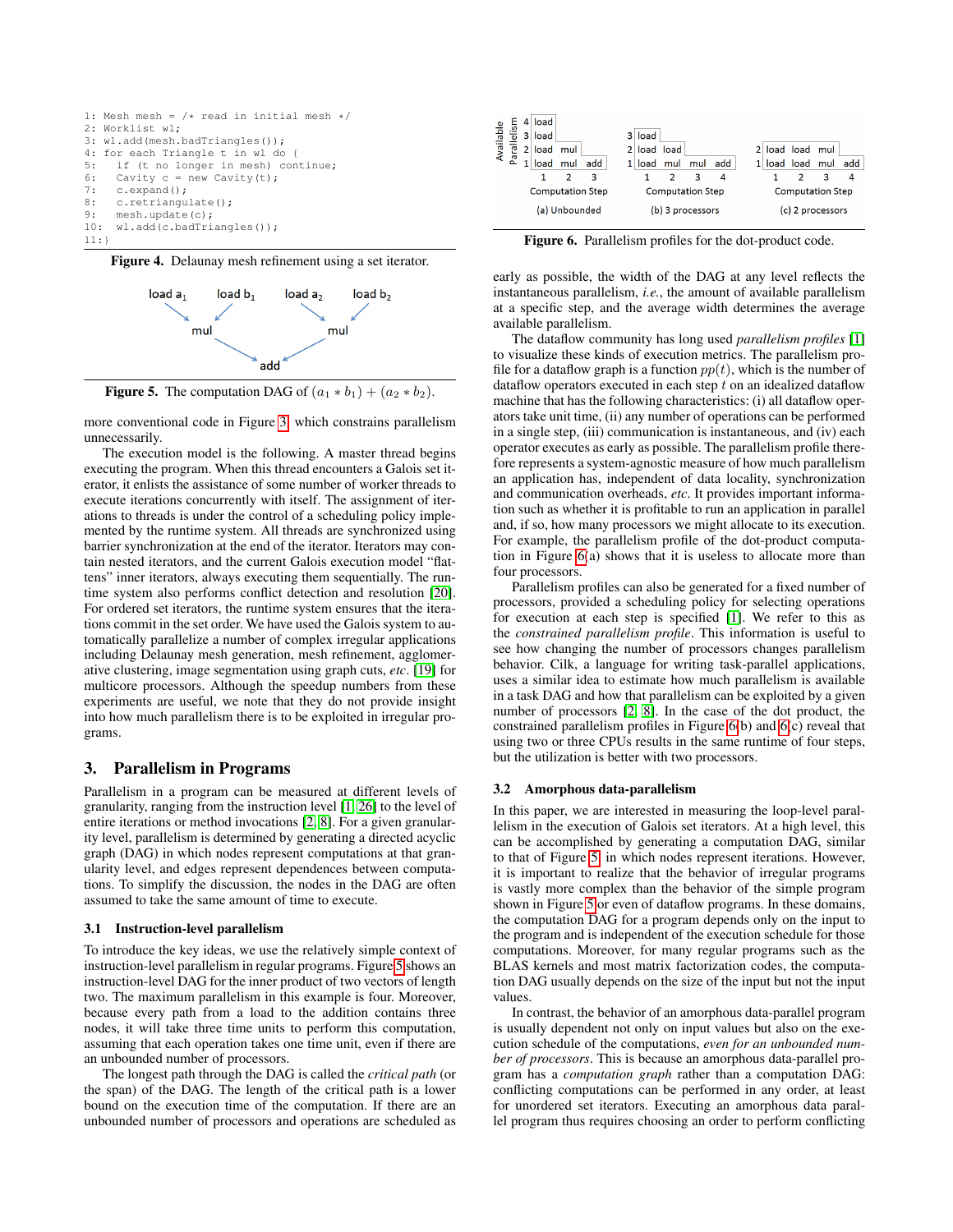| Cavity C<br>Cavity A<br><b>Cavity B</b> | <u>س</u><br>Cavity C<br>ā<br>1 Cavity B Cavity A<br>ŗo<br>ത | 2 Cavity C<br>1 Cavity A Cavity B |
|-----------------------------------------|-------------------------------------------------------------|-----------------------------------|
|                                         | <b>Computation Step</b>                                     | <b>Computation Step</b>           |
| (a) Cavity conflicts                    | (b) Schedule 1                                              | (c) Schedule 2                    |

<span id="page-3-1"></span>Figure 7. Parallelism graph with multiple resulting schedules.

computations. Scheduling conflicting tasks is equivalent to turning the computation graph into a computation DAG. However, different schedules of execution can produce different DAGs that have different parallelism profiles. Figure [7](#page-3-1) shows an example in the context of Delaunay mesh refinement. If cavity B overlaps with cavities A and C, we cannot execute all three computations in one step, and the parallelism profile depends on scheduling choices even with an unbounded number of processors, as shown in Figures [7\(](#page-3-1)b,c).

The previous example is relatively simple as the structure of the computation graph did not depend on scheduling decisions. In general, processing one piece of work may create new work or invalidate existing pieces of work. If a bad triangle B is in the cavity of another bad triangle A, processing A first will eliminate triangle B from the mesh. However, if triangle B is processed first, it may create other bad triangles, and depending on the schedule, these newly created bad triangles may be processed before triangle A is processed. The key issue is that the number of nodes and edges in the computation graph can change throughout the execution. Thus, there is no single "snapshot" of computation from which parallelism can be determined.

To sum up, amorphous data parallelism introduces two wrinkles to the standard notion of using DAGs to compute parallelism. First, there is the problem of *schedule dependence*: different execution orders produce different parallelism profiles. Second, there is the problem of *evolving computation*: the computation graph in an amorphous data parallel program changes dynamically.

### <span id="page-3-3"></span>3.3 Parallelism intensity

While parallelism profiles show the absolute amount of available parallelism, they do not reveal the full story. Consider two irregular programs, one with a worklist containing 1000 elements and the other with a worklist of 100 elements. Further, suppose that initially both programs have 100 elements that can be executed in parallel. From the perspective of available parallelism, both programs are identical. However, there is clearly a qualitative difference in the parallelism available in the two programs: the first program has little parallelism compared to the amount of work, while the second program is embarrassingly parallel.

What a parallelism profile does not capture is the amount of parallelism relative to the total amount of work that needs to be performed. We express this ratio using a metric called *parallelism intensity*. To compute this metric, we divide the amount of available parallelism by the overall size of the worklist at every point in the computation. Parallelism intensity is useful for choosing scheduling policies; for example, if the parallelism intensity is high, work can be picked at random from the worklist, but if the intensity is low, a random policy might result in frequent rollbacks because of conflicts [\[18\]](#page-11-14).

## <span id="page-3-0"></span>4. The ParaMeter Tool

To handle the complexities inherent in profiling parallelism in irregular programs, we have developed a tool called ParaMeter. Para-Meter can profile irregular programs with both ordered and unordered amorphous data-parallel loops. By using instrumentation and an execution harness, ParaMeter is able to generate parallelism profiles for data parallel loops, measure parallelism intensity and model constrained parallelism.

As we outlined in the previous section, the highly dynamic and schedule-dependent nature of the computation DAGs of irregular, amorphous data-parallel programs makes it infeasible to generate a canonical parallelism profile for such applications. To tackle this problem, we first abandon the goal of an input-independent metric. Thus, the parallelism profiles ParaMeter generates for a program are input-dependent. In general, a profile may be valid for a class of inputs that behave similarly (for example, randomly generated input meshes for DMR), but will not be valid for all inputs.

Having accepted input dependence as a requirement for parallelism profiles, the second obstacle to generating parallelism profiles is the schedule dependence of irregular programs. Recall that in irregular programs, many edges in the computation graph may be undirected. Scheduling is the act of choosing directions for those edges, and different choices may lead to dramatically different DAGs. Furthermore, executing a node in a DAG may lead to the creation of additional DAG nodes. ParaMeter solves these problems by adopting two policies: *greedy scheduling* and *incremental execution*. Greedy scheduling means that at each step of execution, ParaMeter will try to execute as many elements as possible. This is equivalent to finding a maximally independent set of nodes in the computation graph. Thus, given the computation graph in Figure [7\(](#page-3-1)a), ParaMeter would choose the schedule in Figur[e7\(](#page-3-1)c) over the schedule shown in Figure [7\(](#page-3-1)b).

To accommodate newly generated work, ParaMeter performs incremental execution. After performing greedy scheduling to determine which elements to execute in a computation step, Para-Meter fully executes them and adds any newly generated work to the computation graph. Thus, the next step of computation will be scheduled taking work generated in the previous step into account.

Conceptually, ParaMeter generates parallelism profiles by simulating the execution of a program on an infinite number of processors. Each computation step can be thought of as two phases: an *inspection phase*, which generates the computation graph from the current state of the worklist and identifies a maximal independent set of elements to execute, and an *execution phase*, which executes that independent set and sets up the worklist for the next step. Because generating an explicit conflict graph at each step is often computationally infeasible, the implementation of ParaMeter instead interleaves the inspection and execution phases while implicitly building the conflict graph. This procedure is explained in detail for unordered loops in Section [4.1.](#page-3-2) Section [4.2](#page-4-0) discusses the changes required to profile ordered loops. We then discuss how we can use ParaMeter to determine parallelism profiles and other measures of parallel performance in Section [4.3.](#page-5-1)

## <span id="page-3-2"></span>4.1 Unordered loops

An intuitive approach to finding a maximal independent set of tasks to execute in a computation step is to examine the worklist, build a computation graph and find a maximal independent set in that computation graph. However, maintaining an explicit computation graph can be very expensive; in many scenarios, the worklist might contain tens of thousands of nodes, each of which may conflict with many other nodes. Representing such a graph can require large amounts of memory, and re-building the graph at each step can be computationally expensive<sup>1</sup>.

ParaMeter uses a different approach. The algorithm shown in Figure [8.](#page-4-1) At each step, ParaMeter chooses a worklist element e at random (line 6) and executes it speculatively (line 7). Para-Meter utilizes the machinery of the Galois system [\[20\]](#page-11-1) to perform

<sup>1</sup> Nevertheless, some parallel implementations of Delaunay mesh refinement use this approach [\[15\]](#page-11-15).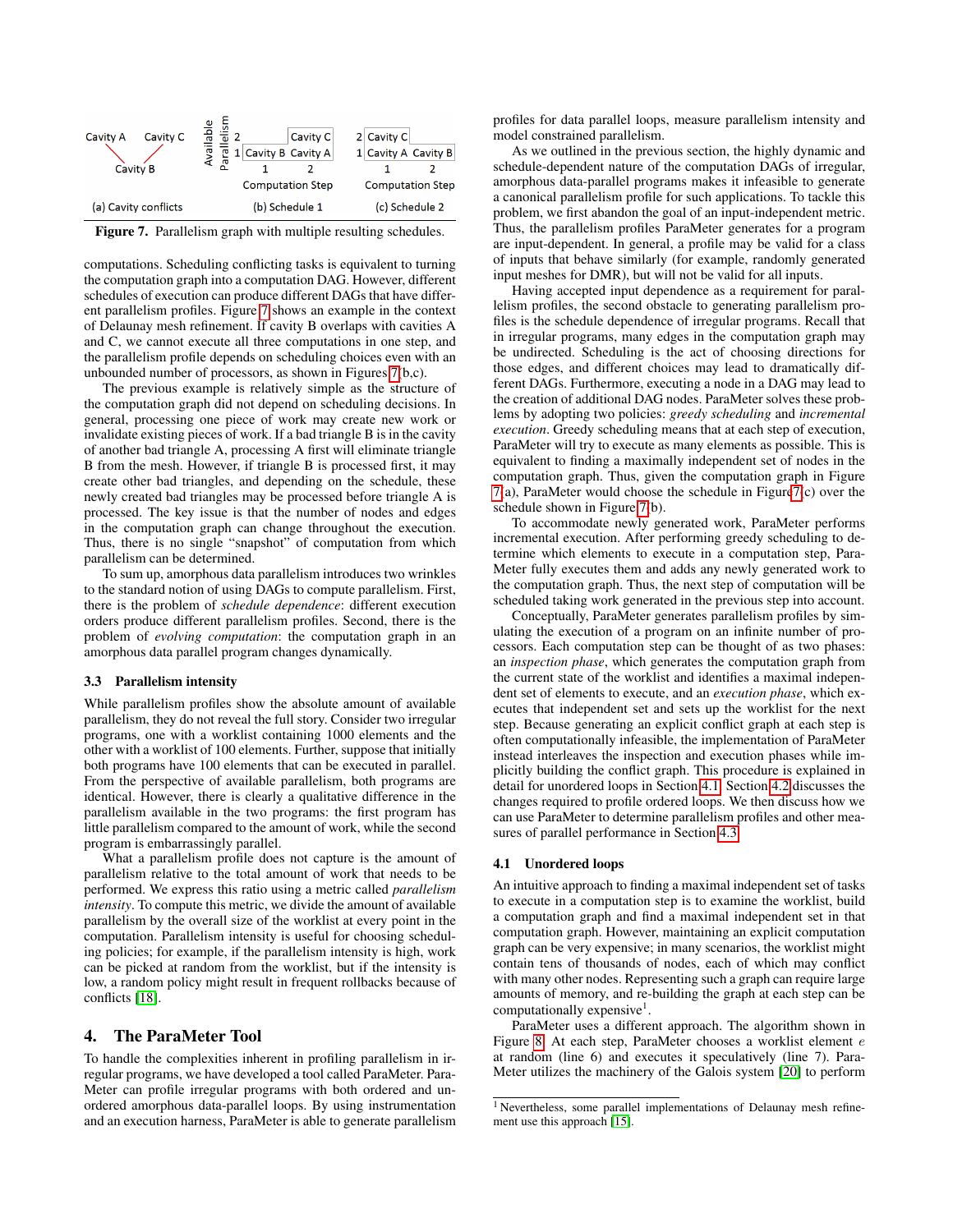```
1 Set<Element> wl; //worklist of elements
 2 wl = /* initialize worklist */<br>3 while (\lbrace w \rbrace .empty()) {
    while (!w1. empty()) {
 4 Set < Element > commitPool;<br>5 Set < Element > new_wl:
 5 Set <Element > new_wl;<br>6 for (Element e : wl)
       for (Element e : wl) { // random order
 7 if (specProcess(e)) { //speculatively execute<br>8 new_wl.add(newWork(e)): //add new work
 8 new_wl.add (newWork (e)); //add new work<br>9 commitPool.add (e): //set e to commit
9 commitPool.add(e); \frac{1}{s} et e to commit<br>10 } else {
10 } else {<br>11 new_wl
11 new_wl.add(e); // retry e in next round<br>12 abort(e): // roll back e
             12 a b o r t ( e ) ; / / r o l l b ack e
13 }
\frac{14}{15}for (Element e : commitPool) {
16 commit(e); //commit execution
\frac{17}{18}w1 = new_w1; //move to next round
19 }
```
<span id="page-4-1"></span>Figure 8. ParaMeter pseudocode for unordered loops.

speculative execution using commutativity conditions (see Section [4.4](#page-5-2) for further discussion of ParaMeter's speculative execution). If speculative execution succeeds, any new work generated by executing  $e$  is added to a new worklist (line 8). However, the speculative execution of e is not immediately committed. Rather, it is deferred until later (line 9). If, on the other hand, speculative execution does not succeed, then ParaMeter takes this as an indication that e conflicts with some previously processed worklist element (as speculative execution of earlier elements has not yet committed). Thus, e is assumed not to have executed in this computation step and is rolled back using the machinery of the Galois system (line 12). Its execution is deferred until the next step (line 11). Once the worklist is fully processed, all speculative execution is committed (lines 15–17), and the next computation step begins, using the elements on the new worklist (line 18).

The algorithm adopted by ParaMeter ultimately executes a maximally independent set of elements at each computation step, despite never explicitly computing a computation graph. To see why this is the case, consider the standard sequential algorithm for finding a maximal independent set in a graph:

- 1. Choose a node at random from the graph.
- 2. Remove the node and all its neighbors from the graph.
- 3. Repeat steps 1 and 2 until the graph is empty.

The nodes chosen in step 1 represent a maximal independent set. Note the following regarding conflicts during speculative execution: (i) if the speculative execution of two elements conflict, then the elements *would have been neighbors* in the computation graph; (ii) if the speculative execution of two elements do not conflict, then the elements *would not neighbor each other* in the conflict graph. Thus, by choosing elements at random from the worklist, executing them speculatively, and discarding those elements that conflict with previously executed elements, ParaMeter is emulating the algorithm for choosing a maximal independent set from a graph without explicitly building the computation graph.

Given this execution strategy, obtaining the parallelism profile is straightforward: the total number of elements committed at each computation step represent the amount of available parallelism in the profiled algorithm.

#### <span id="page-4-0"></span>4.2 Ordered loops

In one sense, handling ordered loops is easier than profiling unordered loops; there are no scheduling effects to worry about. However, profiling ordered loops is more difficult than simply replacing the random iteration in Figure [8](#page-4-1) with an iterator that respects the loop ordering—the parallel execution model for ordered loops re-

```
1 Set<Element> wl; //ordered worklist of elements
 2 wl = /* initialize worklist */<br>3 Map < Element, integer > execution
 3 Map\timesElement, integer > execution History;<br>4 int round = 0.
 4 int round = 0;<br>5 while (!w1.emp5 while (!w1.empty()) {<br>6 for (Element e : wl
  6 for (Element e : wl) { //in priority order<br>7 if (specProcess(e)) //speculatively execute
 8 execution History. put If A b sent (e, round);<br>9 else
\begin{array}{cc} 9 & \text{else} \\ 10 & \text{ex} \end{array}e x e c u t i o n H i s t or y . remove (e);
\frac{11}{12}12 for (Element e : wl) {<br>13 abort(e):
            abort(e);\frac{14}{15}15 Set < Element > new_wl;<br>16 for (Element e : wl)
16 for (Element e : wl) { //in priority order 17 if (\n\{\n\{e, priority > elements in new-w\} \times \n)}17 if (\frac{1}{e}, \frac{1}{e}, \frac{1}{e}) elements in new_wl*/) {<br>18 execute (e): //execute non-speculatively
18 execute (e); // execute non−speculatively<br>19 new_wl.add(newWork(e)); //add new work
19 new_wl.add (newWork (e)); //add new work<br>20 } else {
20 } else<br>21 new_w
                new_wl.add(e); // element will be processed later
\begin{matrix} 22 \\ 23 \end{matrix} }
\frac{23}{24}24 \text{ Wl} = \text{new\_Wl}; //move to next round<br>25 round + +:
        round++:
26 }
```
<span id="page-4-2"></span>Figure 9. ParaMeter pseudocode for ordered loops.

quires that iterations appear to complete in order. Even if an element appears to be independent of all others in a given round, it cannot complete execution until it is the highest-priority element in the system. This leads to the following situation: an element can be executed in a particular round, but until it becomes the highest priority element in the system, it may be interfered with by higher priority work generated in a later round. Consider an ordered worklist that contains two elements,  $a$  and  $b$ , in that order. Further, suppose that  $a$  and  $b$  are independent, but executing  $a$  produces a new element  $c$ , which should execute before  $b$  and conflicts with  $b$ . Even though  $a$  and  $b$  appear to be independent,  $b$  will ultimately have to wait until  $c$  executes before it can execute. However, if  $b$  and  $c$ *do not* interfere, then b can safely execute in parallel with a (even though its execution will not "commit" until later).

The key difficulty in profiling an ordered loop is accounting for when an element executes. An element is not counted as executed when it first appears to be independent—as the previous example shows, the element's execution may conflict with work generated in later steps. Nor should an element be counted as executed when it eventually commits, as the element may have actually executed earlier and the cost of committing is minimal. Instead, ParaMeter counts an element as executed in the earliest round where it (i) is independent, and (ii) *remains independent* of newly generated work until it can eventually commit. The algorithm ParaMeter uses to determine when to count an element's execution is presented in Figure [9.](#page-4-2)

ParaMeter maintains a mapping from every element to the round it executed in, called executionHistory. At each computation step, ParaMeter speculatively executes every element in the worklist in order. If an element successfully executes, its execution time is recorded in executionHistory *if it does not already appear in the map* (line 8). Otherwise, the mapping in executionHistory is cleared (line 10). Next, all speculative execution is rolled back (line 13). Finally, ParaMeter "commits" the highest priority elements in the system by re-executing them (lines 16–23). Any newly created work will be executed in the next round (line 19). Note that ParaMeter does not add newly created work to the worklist until the element that generates it *commits*, regardless of when the element first became independent. Because lower priority work may conflict with this newly created work, it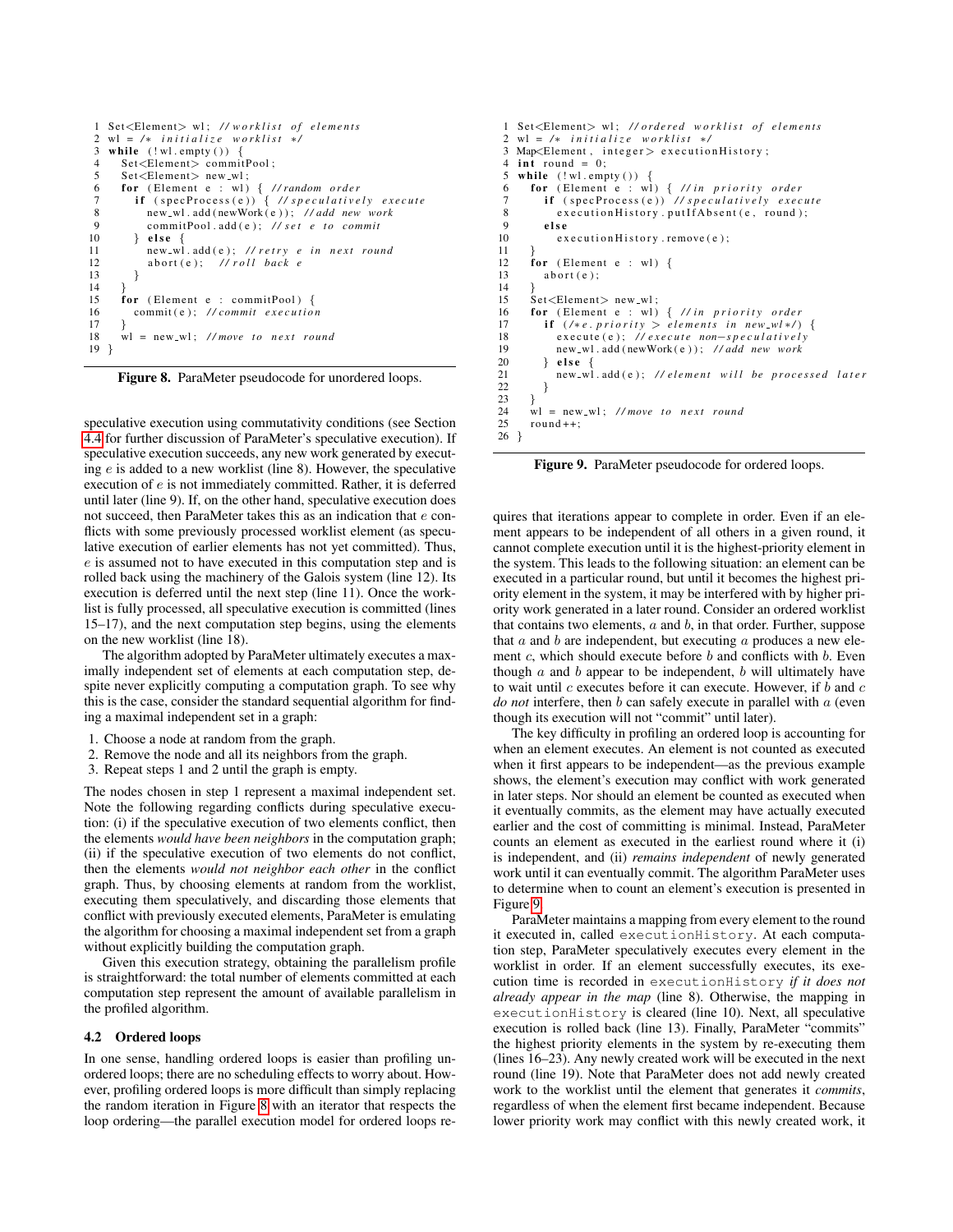cannot be executed in the current round and is deferred (line 21). This completes a single round of execution.

After all elements have been processed, ParaMeter assembles the parallelism profile by scanning executionHistory to see how many elements were counted for each round.

## <span id="page-5-1"></span>4.3 Metrics

There are several parallelism metrics that ParaMeter can measure. Other than the parallelism profile, it also measures *constrained parallelism* and the *parallelism intensity*.

*Parallelism profile* The parallelism profile can be approximated by determining how many elements were executed in each round of execution. Since this data is maintained by ParaMeter, parallelism profiles can be generated simply by iterating through the rounds of execution and recording how many elements are executed in each round, as described in Section [4.](#page-3-0)

*Parallelism intensity* ParaMeter computes the parallelism intensity by dividing the amount of work executed in each round by the total amount of work available for execution at that time, *i.e.*, the size of the worklist. As we discussed in Section [3.3,](#page-3-3) parallelism intensity provides some insight as to the effectiveness of random scheduling. Recall that the available parallelism is generated by executing a *maximally* independent set of elements in each round. However, in a parallel implementation of an irregular program, it may be infeasible to calculate an independent set of elements to execute. Instead, elements will be chosen based on some heuristic. Parallelism intensity correlates with the likelihood that random scheduling will actually choose independent iterations.

<span id="page-5-4"></span>*Constrained parallelism* Constrained parallelism estimates the critical path length of a program if it were to be run on a limited number of processors. This allows programmers to determine the incremental benefit of devoting additional processors to a problem. ParaMeter simulates the constrained parallelism by changing its behavior while executing elements: if the number of elements that can be executed in a round exceeds the number of simulated processors, all remaining elements are deferred to the next round.

Because it can be expensive to measure constrained parallelism, ParaMeter can also provide estimates of the constrained parallelism from the "unconstrained" parallelism profile. This estimate is based on the following simplifying assumption: if the execution of an element is deferred only because of processor constraints, it is assumed that it can still execute safely in subsequent rounds. This assumption drives ParaMeter's estimate of constrained parallelism. Consider estimating the critical path length of a program when run on N processors. In each round, some number of elements are available to be executed in parallel. However, in a constrained setting, no more than  $N$  can actually execute in a given round; all other elements are considered "excess" elements, and their execution must be deferred to a later round. ParaMeter examines each round of execution and determines the *total* number of excess elements,  $p$ . ParaMeter then assumes these  $p$  elements can all be executed in parallel, taking  $e = \lfloor p/N \rfloor$  rounds. The critical path length of the program when executed on N processors is therefore estimated to be the number of rounds in the parallelism profile plus e.

## <span id="page-5-2"></span>4.4 Discussion

*Speculation* Because ParaMeter's speculative execution is built on top of the Galois system, the system precisely captures which elements may be executed in parallel. ParaMeter uses commutativity checks to provide an algorithmic notion of conflict, based on the semantics of shared data structures, rather than the particular implementation of data structures. In fact, because ParaMeter is not tuned for parallel execution, it uses more precise checks than the commutativity checks of the Galois system, which are simplified for efficiency reasons.

Actual speculative systems using techniques such as thread level speculation [\[17,](#page-11-16) [23\]](#page-11-17), Transactional Memory [\[11,](#page-11-18) [14\]](#page-11-19), or partition locking [\[19\]](#page-11-9) may generate false conflicts and hide parallelism that may be available. Thus, ParaMeter should be viewed as characterizing the parallelism in the *algorithm* rather than in a particular parallel implementation. However, the speculative execution framework used in ParaMeter can be replaced with other systems, allowing ParaMeter to simulate the execution of parallel algorithms when using, *e.g.*, transactional memory.

*Scheduling* ParaMeter's greedy scheduling approach to profiling unordered loops is equivalent to simulating the execution of an algorithm on an infinite number of processors, with conflicts between concurrently executed tasks settled randomly. Note that this approach does not mean that ParaMeter necessarily finds the maximum amount of parallelism available in an algorithm; the scheduling heuristic finds a *maximal* set of independent iterations, not a *maximum* set. It is thus best to consider the amount of parallelism ParaMeter finds in an algorithm as an informative bound that approaches but does not necessarily reach the upper bound.

ParaMeter may produce a range of possible parallelism profiles when using different seeds in the random scheduler. For many algorithms, such as Delaunay mesh refinement, the variance in the parallelism profiles with different seeds is relatively small, as we see in Section [5.1.](#page-5-3) However, in some algorithms, different scheduling choices can lead to vastly different amounts of parallelism. An example of such an algorithm is agglomerative clustering, presented in Section [5.6.](#page-8-0)

Interestingly, there are algorithms for which ParaMeter's random scheduling is *required* for completion. For example, some algorithms iterate over a set of active elements until some convergence criterion is reached. In these algorithms, active elements that do not help progress towards convergence are put back on the worklist, so their execution is effectively a no-op. If ParaMeter selected independent sets deterministically and every element in the independent set was a no-op, the algorithm would remain in the same state after processing those elements. ParaMeter would choose *exactly the same set of elements* in subsequent rounds and the algorithm would never terminate. By introducing some randomness to its choice of independent sets, ParaMeter avoids this issue when profiling algorithms such as survey propagation (Section [5.5\)](#page-7-0) and agglomerative clustering (Section [5.6\)](#page-8-0).

## <span id="page-5-0"></span>5. Experimental Results

We evaluated ParaMeter on seven irregular applications exhibiting amorphous data-parallelism. Six of these applications use unordered set iterators: Delaunay mesh refinement, Delaunay triangulation, augmenting-paths maxflow, preflow-push maxflow, survey propagation and agglomerative clustering. We also evaluate a variant of agglomerative clustering that uses an ordered set iterator. For each application, we present the parallelism profile generated by ParaMeter and explain how the results correlate with the algorithm's characteristics. For three applications, Delaunay refinement, Delaunay triangulation and augmenting paths maxflow, we compare ParaMeter's estimate of constrained parallelism to an estimate computed using the parallelism profile, *cf.* Section [4.3.](#page-5-4)

## <span id="page-5-3"></span>5.1 Delaunay mesh refinement

Delaunay mesh refinement (DMR) is the running example in this paper, and pseudocode for this algorithm was shown in Figure [3.](#page-1-1) The worklist is unordered and contains bad triangles from the mesh. As explained earlier, conflicts arise when the cavities of bad tri-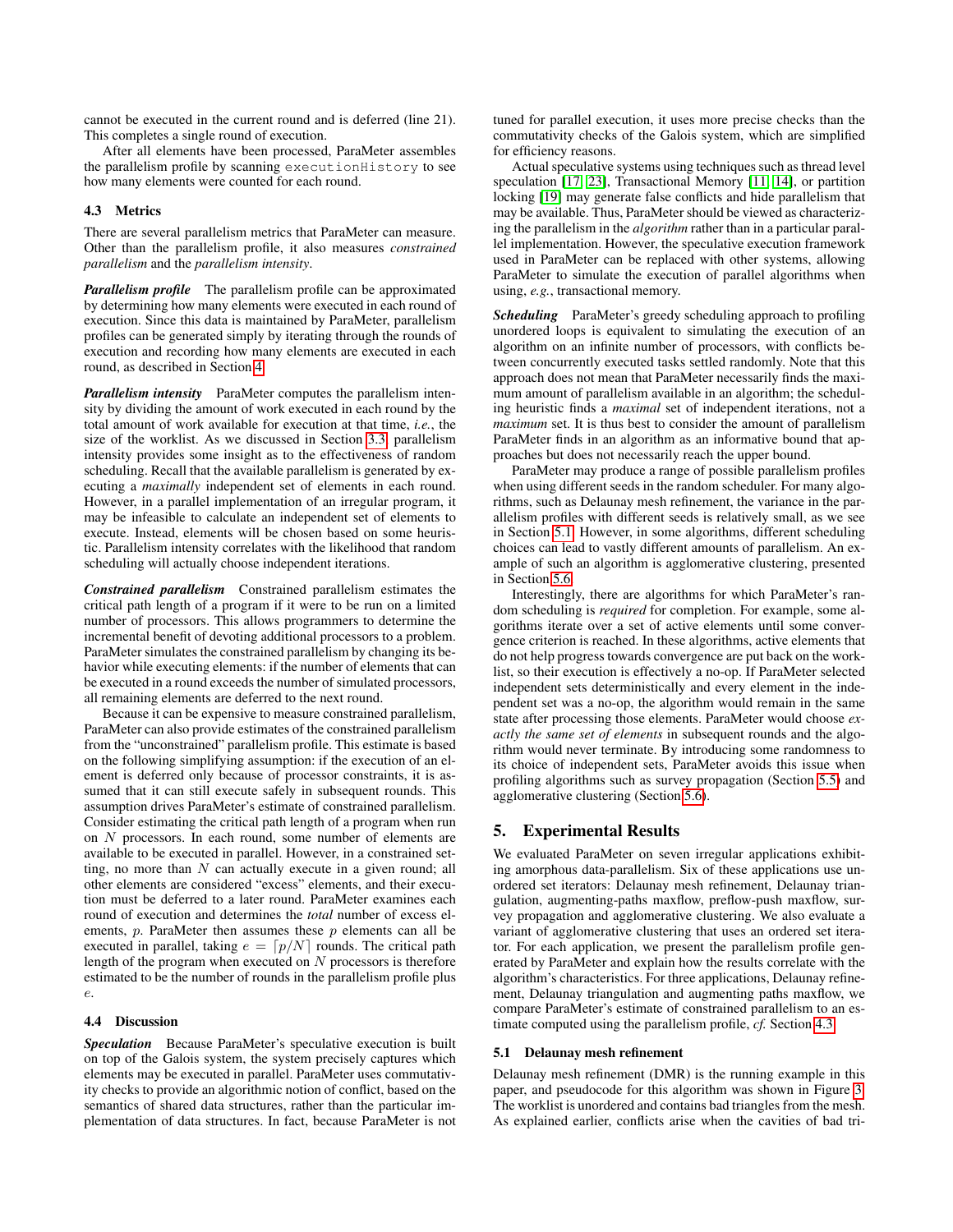

<span id="page-6-0"></span>Figure 10. Parallelism metrics for Delaunay mesh refinement.

angles overlap. For the experiments reported here, we used a randomly generated input mesh consisting of about 100,000 triangles, of which 47,000 are initially bad.

The parallelism profile for DMR is shown in Figure [10\(](#page-6-0)a). Initially, there are roughly 5,000 bad triangles that can be processed in parallel. The amount of parallelism increases as the computation progresses, peaking at over 7,000 triangles at which point the available parallelism drops slowly. The parallelism intensity increases steadily as the computation progresses, as shown in Figure [10\(](#page-6-0)b).

To explain the parallelism behavior of DMR, it is illustrative to consider how the application behaves in the abstract. The mesh can be viewed as a graph, with each triangle representing a node in the graph, and edges in the graph representing triangle adjacency. In this representation, processing a bad triangle is equivalent to removing some small connected subgraph from the overall mesh (the cavity) and replacing it with a new subgraph containing more nodes (the re-triangulated cavity). Therefore, as the application progresses, the graph becomes larger. However, the average size of a cavity remains the same, regardless of the overall size of the mesh. Hence, as the graph becomes refined, the likelihood that two cavities overlap decreases. Therefore, the available parallelism increases initially and then drops when the computation starts to run out of work, while the probability of conflicts decreases as the computation progresses.

Figure [10\(](#page-6-0)c) shows the result of profiling DMR with Para-Meter five times with different seeds, overlaid on a single plot. The amount of parallelism found in each step is roughly the same; the peak parallelism varies between 7,216 and 7,306 independent iterations, and the critical path varies between 54 and 59 steps. The behavior of many applications is similarly independent of the scheduling choices. Other applications are more sensitive to the scheduling, as we will see in Section [5.6.](#page-8-0)

1: Mesh  $m = /*$  initialize with one triangle  $*/$ 2: Set points = /\* randomly generate points \*/<br>3: Worklist wl: Worklist wl; 4: wl.add(points); 5: for each Point p in wl { 6: Triangle  $t = m$ . surrounding (p): 7: Triangle newSplit[3] = m.splitTriangle(t, p); 8: Worklist wl2; 9: wl2.add(edges(newSplit)); 10: for each Edge e in wl2 { 11: if (!isDelaunay(e)) { 12: Triangle newFlipped[2] = m.flipEdge(e); 13: wl2.add(edges(newFlipped));  $14:$ 15: }

<span id="page-6-1"></span>Figure 11. Pseudocode for Delaunay triangulation.



<span id="page-6-2"></span>Figure 12. Parallelism metrics for Delaunay triangulation.

## 5.2 Delaunay triangulation

16: }

Delaunay triangulation (DT) is used to generate Delaunay meshes such as those used as input to DMR. We utilize an unordered, amorphous data-parallel algorithm by Guibas *et al*. [\[10\]](#page-11-20). Figure [11](#page-6-1) shows the pseudocode. The input to DT is (i) a set of points in a plane and (ii) a large triangle in that plane that encompasses all those points. The output is the Delaunay triangulation of those points. The worklist consists of the input points. The mesh is built up incrementally. When a new point is inserted into the mesh, the triangle containing that point is split into three triangles, and the region around those triangles is re-triangulated to restore the Delaunay property. Thus, two points conflict with one another if their insertion would modify the same parts of the mesh.

At the beginning of execution, there is very little parallelism because all points attempt to split the same triangle and conflict with one another. This can be seen in the parallelism profile generated by ParaMeter for an input of 10,000 random points, shown in Figure [12\(](#page-6-2)a). Initially, there is no parallelism (only one element can be executed per round), but as execution progresses, the amount of parallelism increases, and then decreases as the worklist is drained.

We notice that, in the abstract, DT, much like DMR, is a graph refinement code. It is thus not surprising that the parallelism profile of DT has the same characteristic bell shape as that of DMR. The parallelism intensity demonstrates the increase in parallelism that we expect of refinement codes, whereas the parallelism profile reflects a lack of work in later rounds.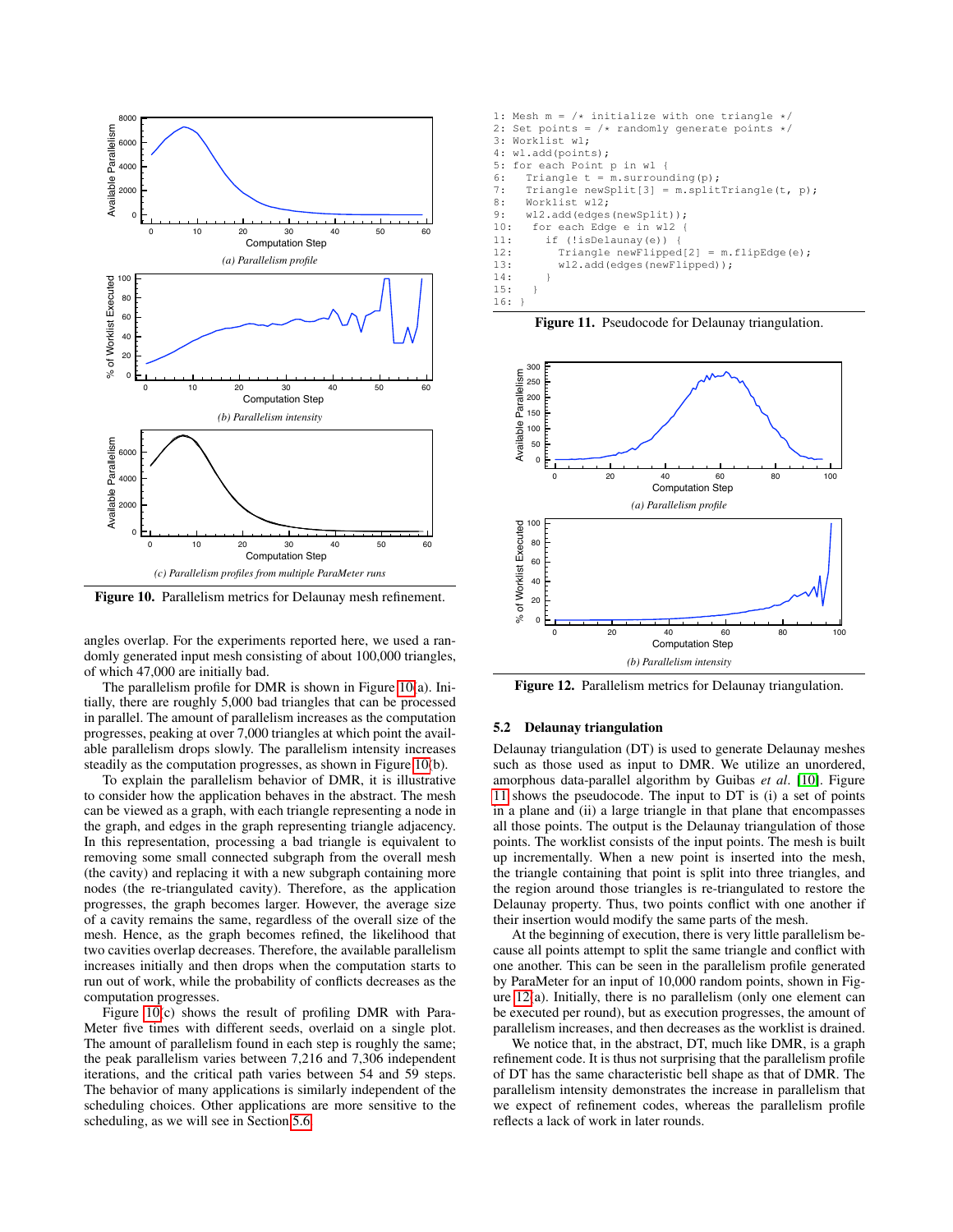|     | 1: worklist.add(SOURCE);                      |
|-----|-----------------------------------------------|
|     | 2: worklist.add(SINK);                        |
|     | 3: for each Node n in worklist {              |
|     | //n in SourceTree or SinkTree                 |
| 4 : | if (n.inSourceTree()) {                       |
| 5:  | for each Node a in n.neighbors() {            |
| 6:  | if (a.inSourceTree())                         |
| 7:  | continue; //already found                     |
| 8:  | else if (a.inSinkTree()) {                    |
|     | //decrement capacity along path               |
| 9:  | int cap = augment $(n, a)$ ;                  |
| 10: | flow.inc(cap); //update total flow            |
|     | //put disconnected nodes onto worklist        |
| 11: | processOrphans();                             |
| 12: | l else f                                      |
| 13: | worklist.add(a);                              |
| 14: | a.setParent(n); $//put$ a into SourceTree     |
| 15: | ł                                             |
| 16: | ł                                             |
|     | 17: $\}$ else { $//n$ must be in the SinkTree |
| 18: | //similar to code for n in SourceTree         |
| 19: | $\left\{ \right.$                             |
| 20: |                                               |

<span id="page-7-1"></span>Figure 13. Pseudocode for augmenting paths algorithm.



<span id="page-7-2"></span>Figure 14. Parallelism metrics for augmenting paths maxflow.

## 5.3 Augmenting paths maxflow

The Boykov-Kolmogorov algorithm for image segmentation [\[3\]](#page-11-21) (AP) uses the idea of *graph-cuts*. This algorithm builds a graph in which there is a node for each pixel in the image and directed edges between two nodes if the corresponding pixels are adjacent in the image. There is also a source node and a sink node, each of which is connected to all the pixel nodes. In our experiments, the image is 512x512 pixels, so the bulk of the graph is a grid of that size. The algorithm assigns certain weights to nodes and edges. The main computation is a max-flow computation using the wellknown principle of augmenting paths; pseudocode is provided in Figure [13.](#page-7-1) Search trees are built from both the source and the sink. When these trees connect, an augmenting path is found and the flow is augmented. Saturated edges are then dropped from the trees, and tree-building is resumed incrementally in the new graph.

The worklist consists of nodes on the frontiers of the search trees; initially, it contains only the source and sink nodes. Processing a node from the worklist involves a *search* operation and potentially an *augment* step. The search operation examines the neighbors of the node in the residual graph and attempts to grow the tree by finding a node that is not yet part of either the source tree or the sink tree. An augment operation traverses an augmenting path

| 1: Worklist wl = $/*$ Nodes with excess flow $*/$    |
|------------------------------------------------------|
| 2: for each Node u in wl {                           |
| for each Edge e of Node u {<br>3:                    |
| $/*$ push flow from u along edge e                   |
| update capacity of e and excess in u                 |
| flow == amount of flow pushed $*/$                   |
| 4:<br>double flow = $Push(u, e)$ ;                   |
| 5:<br>if $(flow > 0)$                                |
| 6:<br>worklist.add(e.head);                          |
| 7:                                                   |
| 8:<br>Relabel(u); $//$ raise u's height if necessary |
| 9:<br>if $(u \cdot e \times c \cdot e \times b)$     |
| worklist.add(u);                                     |
| $10:$ }                                              |
| <b>Figure 15.</b> Pseudocode for preflow-push.       |

<span id="page-7-3"></span>and updates values on nodes and edges along this path. Notice that search and augment operations do not modify the structure of the graph. Conflicts arise between two iterations if they perform overlapping searches or augments.

Since there are a lot of short paths from the source to the sink, we would expect conflicts to be rare. This is borne out in Figure [14\(](#page-7-2)b), which shows that the parallelism intensity is usually above 50%. Given the high parallelism intensity, the general shape of the parallelism profile, seen in Figure [14\(](#page-7-2)a), is largely governed by the amount of work in the worklist. From the structure of the graph, it is clear that the size of the worklist becomes large very quickly (representing roughly half of the total amount of work done by the program). After that, the amount of work and the parallelism decrease steadily, as shown in Figure [14\(](#page-7-2)a). It is likely that the behavior of AP will be very different for graphs from a different domain.

## 5.4 Preflow-push maxflow

Preflow-push (PP) is another algorithm for computing the maximum flow in a graph [\[9\]](#page-11-22). Pseudocode for preflow push is shown in Figure [15.](#page-7-3) Nodes maintain a *height*, which represents a lower bound on the node's distance to the sink. Nodes also maintain *excess flow*, which is the sum of all the flow entering that node. The worklist contains the nodes in the graph. The algorithm consists of pushing flow from a random node to a neighboring node of a lower height, and of raising the height of nodes so that they are higher than neighboring nodes. Both the push and relabel operations traverse a node and its neighbors, potentially updating their values.

We use PP to solve the same types of image segmentation problems that AP is used for and hence utilize the same input graphs. Because operations in PP touch only few nodes, we expect it to behave similarly to AP. Figure [16\(](#page-8-1)b) shows that the program is able to maintain an intensity over 50% throughout execution, just as AP does. Thus, the parallelism profile, in Figure [16\(](#page-8-1)a), chiefly reflects the amount of work available to be processed. We see that there is significant work to do until there are only a few nodes with excess flow left in the graph.

#### <span id="page-7-0"></span>5.5 Survey propagation

Survey propagation (SP) for SAT is a heuristic solver based on Bayesian inference [\[4\]](#page-11-23). Pseudocode is given in Figure [17.](#page-8-2) The underlying graph in SP is the *factor graph* for the Boolean formula, a bipartite graph in which one set of nodes represents the variables in the formula, and the other set of nodes represents the clauses. An edge links a variable to a clause if the variable or its negation is a literal in that clause. The worklist for SP consists of all nodes (both variables and clauses) in the graph. To process a node, the algorithm updates the value of the node based on the values of its neighbors. After a number of updates, the value for a variable may become "frozen" (*i.e.*, set to **true** or **false**). At that point, the variable is removed from the graph. The termination condition for SP is fairly complex – when the number of variables is small enough, or SP has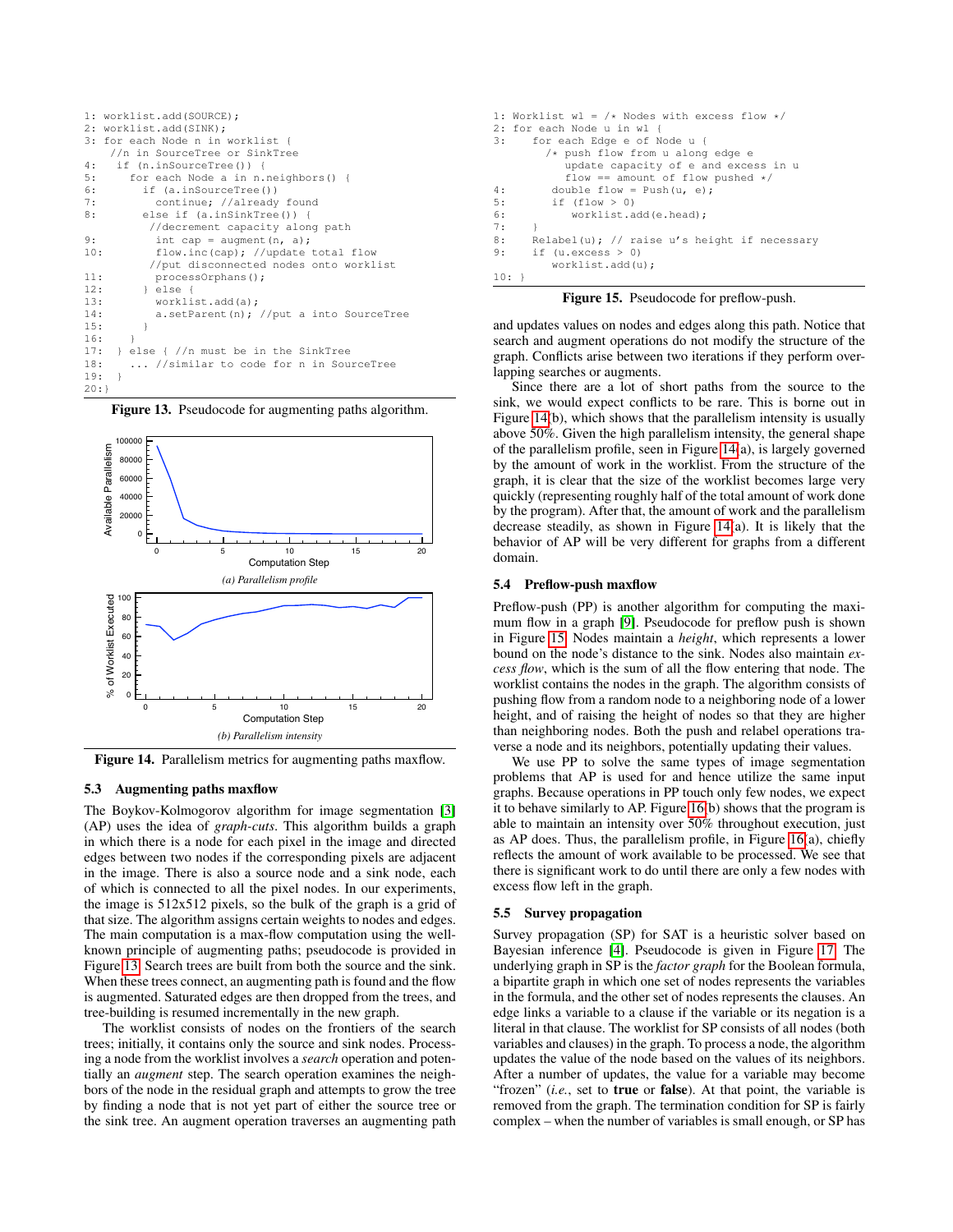

<span id="page-8-1"></span>Figure 16. Parallelism metrics for preflow-push maxflow.

```
1: FactorGraph f = / * read initial formula */ 2: wl.put (f.clausesAndVariables());
2: wl.put(f.clausesAndVariables());<br>3: foreach Node n in wl {
3: foreach Node n in wl {<br>4: if \ell if \ell if \ell if \ell if \ellif (/*time out or number of variables is small*/) {
5: break;
6:7: if (n.isVariable()) {
8: n.updateVariable();
9: if \left(\frac{1}{x} \right) is frozen \frac{x}{1} {
10: /* remove n from graph */<br>11: continue:
            continue:
12: } else {
13: n.updateClause();
14:15: wl.add(n);
16: }
```
<span id="page-8-2"></span>Figure 17. Pseudocode of survey propagation.

not made progress after some number of iterations, the SP iterations are terminated and the remaining problem is solved using a local heuristic like WalkSAT.

Abstractly, each operation in SP is a traversal and update of the nodes in a small neighborhood of the graph, with elements conflicting if the neighborhoods overlap. However, unlike in the maxflow problems, every node in the graph is in the worklist for SP. As a result, we would expect a higher amount of available parallelism (relative to the size of the input graph), but a lower parallelism intensity. Profiling SP using ParaMeter with a 3-CNF formula (a conjunction of 3-variable disjunctions) consisting of 1000 variables and 4200 clauses produces the results seen in Figure [18,](#page-8-3) which bear out this intuition.

As we might expect from the above discussion, as variables are frozen and removed from the graph, the connectivity of the graph drops, and the worklist gets smaller. Thus, the amount of available parallelism drops (as there is less overall work to do), but the parallelism intensity increases (as the graph connectivity is lower, decreasing the chance of conflicts). It is important to note that, unlike the other applications we have examined, the termination condition for SP is *not* when the worklist empties. Thus, at the end of the execution, there are still several hundred elements in the worklist, and the parallelism intensity is still fairly low.

## <span id="page-8-0"></span>5.6 Agglomerative clustering (unordered)

The sixth application that we profiled is agglomerative clustering (AC). The goal of agglomerative clustering is to build a binary tree, called a *dendrogram*, representing a clustering of a set of points in



<span id="page-8-3"></span>Figure 18. Parallelism metrics for survey propagation.

```
1: worklist = new Set(input points);
2: for each Element a in worklist do {<br>3: b = nearest (a): //closest point t
     b = nearest(a); //closest point to a
4: if (b == null) break; //stop if a is last element
5: c = nearest(b); //closest point to b
6: if (a == c) {
        //create new cluster e that contains a and b
7: Element e = cluster(a, b);
8: worklist.add(e);<br>9: } else { //can't c
       else { //can't cluster a yet, try again later
10: worklist.add(a); //add back to worklist
11:12:
```
<span id="page-8-4"></span>Figure 19. Pseudocode for unordered agglomerative clustering.

space. The algorithm proposed by Walter *et al*. uses an unordered set iterator [\[28\]](#page-11-24). Pseudocode is shown in Figure [19.](#page-8-4) The algorithm proceeds as follows. The worklist is initialized with all the points. Each point determines its nearest neighbor in the space. If two points agree that they are closest to each other, they are clustered, and a new point representing the cluster is inserted into the space. This is fundamentally an amorphous data-parallel algorithm, with worklist elements conflicting when the results of nearest neighbor computations are changed (due to insertions or deletions of points from the space).

Abstractly, we can think of AC as a bottom-up tree-building algorithm. If there were no conflicts between elements other than the dependences inherent in building a tree, we see that the structure of the tree limits the amount of parallelism available in the program: a bushy tree will have a lot of parallelism (as the lower levels of the tree have a lot of parallelism) while a skinny tree will have little parallelism (as each level is dependent on the level below).

We profiled AC with an input of 20,000 randomly generated points, and the results are shown in Figure [20.](#page-9-0) There appears to be a significant amount of parallelism in Figure [20\(](#page-9-0)a). However, we note that significantly more work is performed than should be necessary to build the dendrogram. This is because processing a point in the worklist only to find that it cannot be clustered yet counts as a piece of work; there is a significant amount of work in the worklist that is "non-progressive," not contributing to the eventual solution. If we record only the worklist elements that contribute to the dendrogram, we obtain the black line in Figure [20\(](#page-9-0)a) and significantly less *useful* available parallelism. Nonetheless, from the structure of the parallelism profile, we still see the expected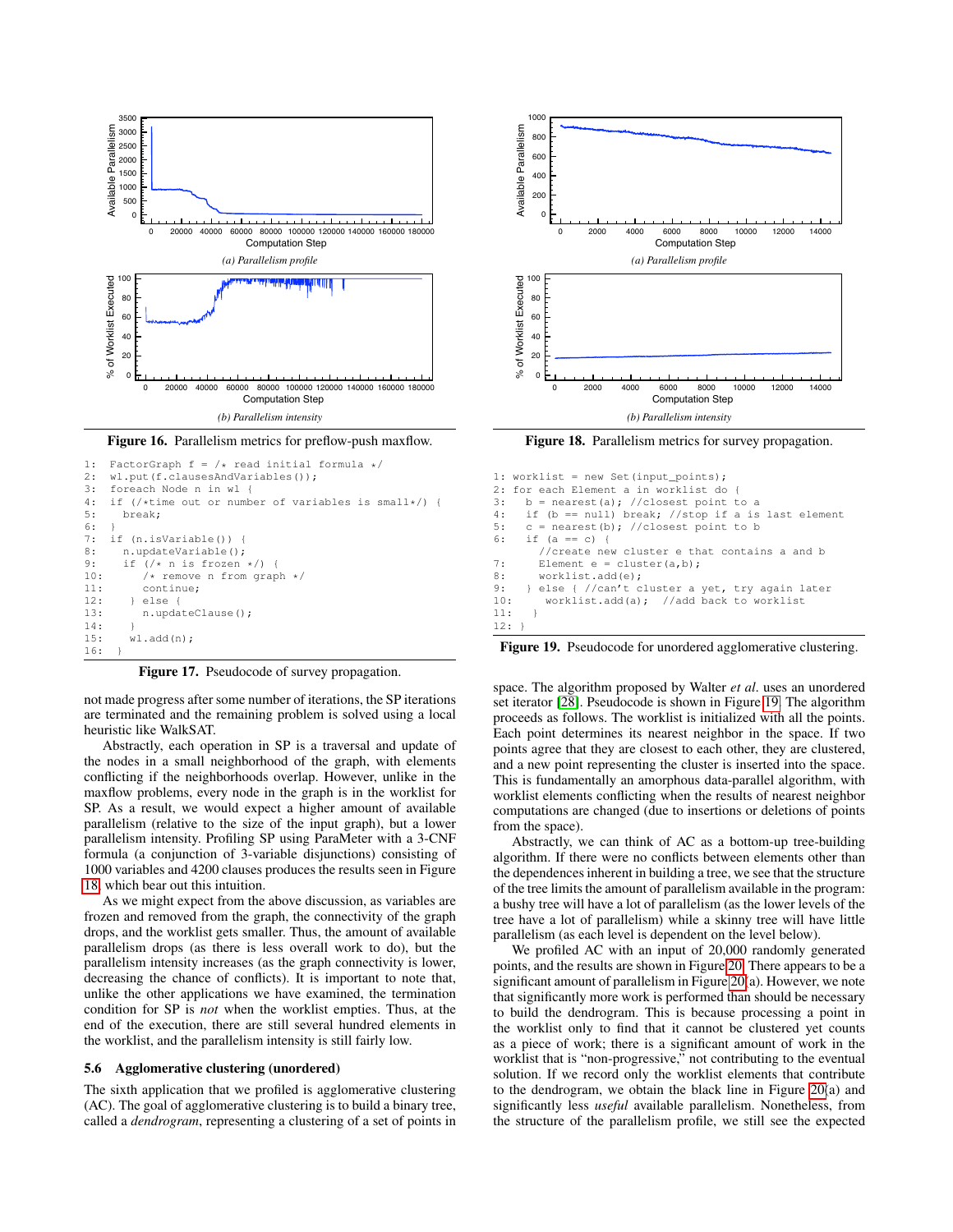

<span id="page-9-0"></span>Figure 20. Parallelism metrics for unordered agglomerative clustering.

behavior with a lot of parallelism at the beginning (when the lower levels of the tree are being constructed) and far less at the end.

Note, however, that executing non-progressive work may prevent other, useful work from being executed in a given round (due to conflicts between worklist elements). We modified ParaMeter to use *oracle scheduling* rather than random scheduling. Thus, when choosing elements to execute in a given round, ParaMeter only considers elements that contribute to the solution. This approach generated the profile shown in Figure [20\(](#page-9-0)b). We see that the oracle scheduler exhibits much higher parallelism than random scheduling. We also note that the critical path length when using the oracle scheduler is an order of magnitude shorter than when using the random scheduler. This is a prime example of algorithms where particular scheduling choices lead to dramatically different amounts of parallelism. Interestingly, with oracle scheduling, we find that AC is able to achieve the maximum possible parallelism available in a bottom-up tree building code.

### 5.7 Agglomerative clustering (ordered)

There is an alternative, greedy algorithm for agglomerative clustering (GAC) that uses an ordered set iterator [\[25\]](#page-11-5). Pseudocode is shown in Figure [21.](#page-9-1) The worklist is initialized as follows: for each point p, find the closest point n, and insert the *potential cluster*  $(p, n)$  into the worklist. The worklist is ordered by the size of the potential clusters (*i.e.*, the potential cluster whose points are closest together is at the top of the list). The algorithm proceeds by greedily clustering the top potential cluster in the worklist. After clustering the two points, a new potential cluster is inserted containing the newly created cluster and the point nearest to it. Interestingly, this greedy algorithm produces the same dendrogram as the unordered algorithm presented in the previous section.

When we profile GAC with ParaMeter on the same input as for AC, we obtain the parallelism profile shown in Figure [22.](#page-9-2) Note that the first point in the profile is cut off and has a value of 5298. While there is a significant amount of parallelism in the first round, there is very little parallelism thereafter. This is due to the nature of the ordered execution strategy. In the first round, many of the potential clusters representing the lowest level of the dendrogram can be executed in parallel. However, recall that for ordered loops ParaMeter does not let a worklist element commit until it is the highest priority element in the system—even if its execution is accounted for in an earlier round—and new work is not added to

```
1: pq = new PriorityQueue();
2: foreach p in input_points {pq.add(\langle p, nearest(p)\rangle)}<br>3: foreach Pair \langle p, n \rangle in pq. {
3: foreach Pair \langle p, n \rangle in pq {<br>4: if (p.isAlreadyClustered
        if (p.isAlreadyClustered()) continue;
5: if (n.isAlreadyClustered())<br>6: pq.add(<p, nearest(p)>);
           6: pq.add(<p, nearest(p)>);
7: continue;
8:9: Cluster c = new Cluster(p,n);
10: dendrogram.add(c);
11: Point m = nearest (c):
12: if (m != ptAtInfinity) pq.add(<c,m>);
13: }
```
<span id="page-9-1"></span>Figure 21. Pseudocode for ordered agglomerative clustering.



<span id="page-9-2"></span>Figure 22. Parallelism profile for ordered agglomerative clustering

the worklist until the element that generates it commits. It takes several hundred steps for the elements recorded in the first round to actually commit, and the new work generated by the execution of those elements happens much later than the first round. In other words, work generated by those initial elements becomes available for execution across hundreds of rounds, rather than immediately. Thus, the critical path length of the application is inflated, resulting in lower available parallelism in later rounds.

## 5.8 Constrained Parallelism

Beyond generating parallelism profiles and calculating parallelism intensity, ParaMeter can also calculate constrained parallelism, as described in Section [4.3.](#page-5-4) The goal of constrained parallelism is to estimate how the critical path of the execution changes if the number of processors available for execution is limited. Because it can be very expensive to calculate constrained parallelism for a large number of constraints, we can also use the parallelism profile (*i.e.*, the "unconstrained" parallelism) to estimate the length of the critical path when there are resource constraints.

We used ParaMeter to calculate the constrained parallelism for three of the applications we profiled: Delaunay mesh refinement, Delaunay triangulation, and augmenting paths maxflow. For each application, we found the critical path length for a range of processor counts. We also use the parallelism profiles to estimate the critical path length using the technique described in Section [4.3.](#page-5-4) The results are presented in Figure [23.](#page-10-2) In all three cases, our estimates of the critical path length closely track the critical path length measured by ParaMeter. These results demonstrate that it is feasible to use simple, easy-to-calculate models, as well as a single piece of profiling data (the parallelism profile) to estimate the parallelism in irregular programs for arbitrary numbers of processors.

Constrained parallelism can inform the choice of platforms on which to run an application. We see that the constrained parallelism curves all follow the same general shape: a quick increase in performance when the number of processors is relatively low, and decreasing marginal benefits as the number of processors increases. The existence of a "knee" in the constrained parallelism curve is indicative of diminishing returns: beyond a certain point, there is little reason to increase the number of processors devoted to a task.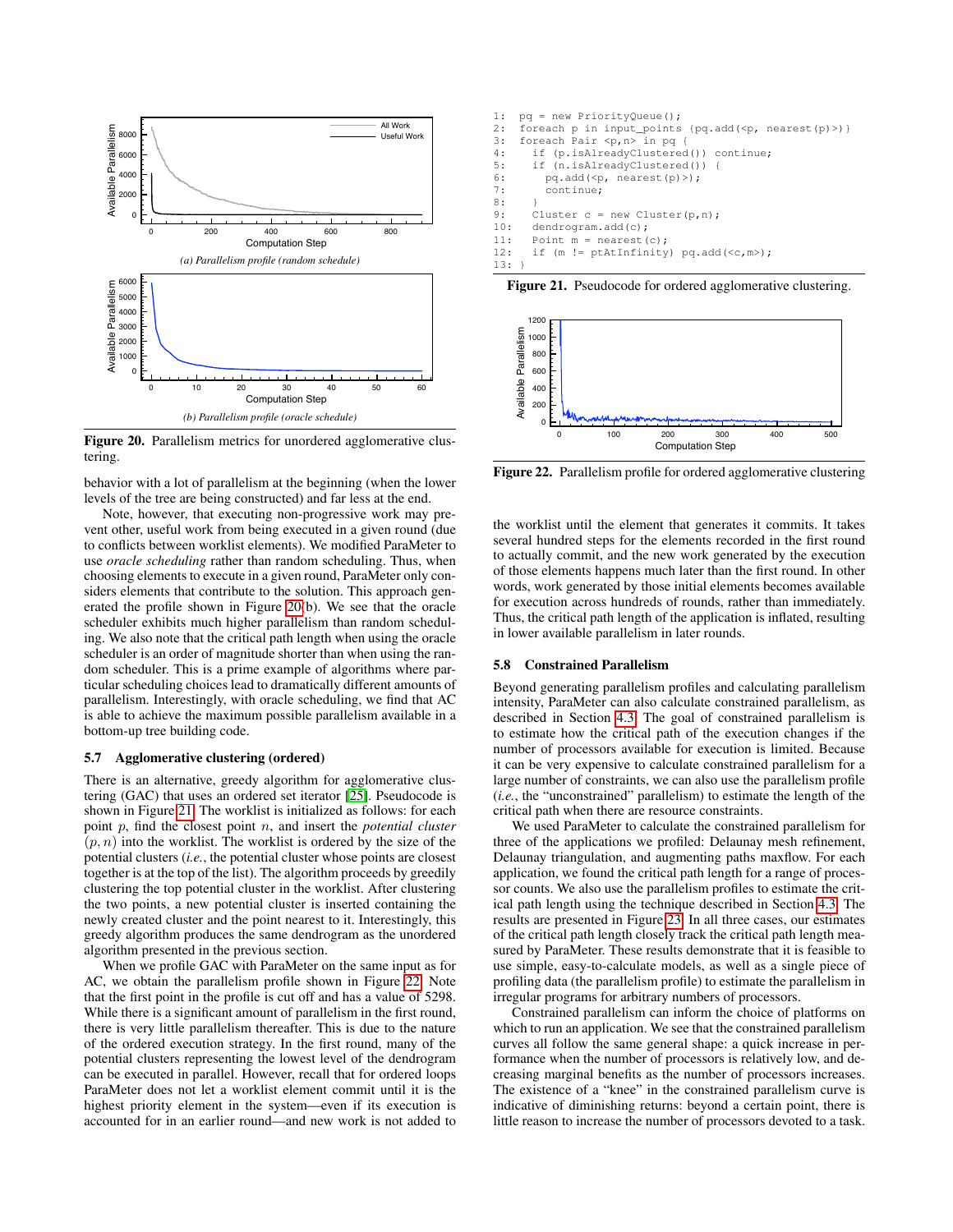

Figure 23. Constrained parallelism: measured vs. estimated.

<span id="page-10-2"></span>

| <b>Application</b> | <b>Unprofiled time</b> | <b>Profiled time</b> |
|--------------------|------------------------|----------------------|
| <b>DMR</b>         | 18.0s                  | 57.4s                |
| DT                 | 4.2s                   | 38.7s                |
| AP                 | 0.36s                  | 19.4s                |
| PP                 | 24.5s                  | 8m51.8s              |
| SP                 | 3m54s                  | 25m30.2s             |
| AC.                | 2.36s                  | 10m44.2s             |
| AC(O)              | N/A                    | 3m0.1s               |
| GAC                | 1.48s                  | 1m44.2s              |

<span id="page-10-3"></span>Table 1. Running times of unprofiled and profiled applications.

### 5.9 ParaMeter Performance

Table [1](#page-10-3) shows the running time of each application when profiled with ParaMeter, as well as the running time of the non-profiled code (note that there is no sequential oracle scheduler). Our test platform is a dual-core AMD Opteron system with each core running at 1.8 GHz. ParaMeter and the test applications were written in Java and run using the Sun HotSpot JVM, version 1.6.

ParaMeter is designed as an off-line profiling tool, and hence performance is not the primary goal of its implementation. Nevertheless, we see that the tool has reasonable performance for most applications. The overhead is largely governed by two factors. The first is the cost of instrumentation. Thus, applications that require more instrumentation, such as augmenting paths and preflow push, suffer from higher overheads. Second, applications that have low parallelism intensity have higher overhead, as ParaMeter must continually inspect work that will ultimately not be executed. Unsurprisingly, AC has a very high overhead as the non-progressive work must be repeatedly executed by ParaMeter to no effect. Note that there is no equivalent sequential version of AC(O), as it requires an oracle scheduler.

# <span id="page-10-0"></span>6. Related Work

Much of the related work on profiling parallel execution is discussed in Section [3.](#page-2-1) Here, we highlight more recent work in the same area.

*Profiling for thread-level speculation* In recent years, researchers have added profilers to compilers that target thread-level speculation systems [\[21,](#page-11-25) [29\]](#page-11-26). These profilers simulate the execution of a program on the target TLS system to determine how much parallelism can be exploited. While these approaches produce profile information akin to ParaMeter's parallelism profiles, there are two key differences.

The first difference recalls the distinction, discussed in Section [4.4,](#page-5-2) between profiling a particular parallelized program versus characterizing an algorithm. The TLS profiling tools are not used to measure parallelism in an algorithm; rather, they are used to measure the effectiveness of TLS approaches on certain regions of code. In contrast, ParaMeter's goal is to provide information about an *algorithm*, independent of the particular system used to parallelize that algorithm.

This difference of goals leads directly to the second distinction between ParaMeter and TLS-based profilers: because ParaMeter is independent of a parallelization system, it provides a more accurate view of the amount of parallelism in an algorithm. This is due to two effects. First, because TLS systems must adhere to the sequential ordering of the program; they are unable to find additional parallelism by executing worklist elements in other orders. Second, existing TLS profilers use memory-based conflict detection, which, as we discuss in Section [4.4,](#page-5-2) may obscure available parallelism.

**Profiling in functional languages** For functional programs, Harris and Singh showed how profiling can be used to estimate available parallelism [\[12\]](#page-11-27). ParaMeter instead targets imperative programs that exhibit amorphous data-parallelism. This requires additional support for handling schedule dependence and conflicts in shared data structures.

*Dependence density* Von Praun *et al*. recently studied "dependence density" in programs using optimistic concurrency [\[27\]](#page-11-28). While dependence density is a single number for a parallel section, it is essentially the inverse of the parallelism intensity. Thus, programs with a low dependence density can be easily executed by random schedulers, whereas those with higher dependence densities require more intelligent scheduling to exploit parallelism. However, von Praun *et al*. collect their data from an instrumented, sequential run of computation rather than staging computation as ParaMeter does. This leads to an inefficient handling of newly generated work: work generated at a later stage may conflict with work that could have been safely executed earlier. Further, their notion of dependence is tied to memory conflicts, which are more restrictive than ParaMeter's algorithmic conflicts, potentially resulting in an underreporting of the amount of parallelism.

## <span id="page-10-1"></span>7. Conclusions

This paper presents a tool called ParaMeter to determine how much parallelism is latent in irregular programs that exhibit amorphous data-parallelism. ParaMeter addresses some of the unique challenges presented by such programs: dynamically generated work and schedule dependent execution. While ParaMeter measures parallelism in amorphous data-parallel programs, its techniques can be extended to other models of parallelism in irregular programs. For example, thread-level speculation, which speculatively executes iterations of for-loops, can be profiled in ParaMeter by viewing loops as ordered worklists (with the order fixed by the for-loop).

The profiles generated by ParaMeter can be used to guide the development of parallel programs. Parallelism profiles produce a